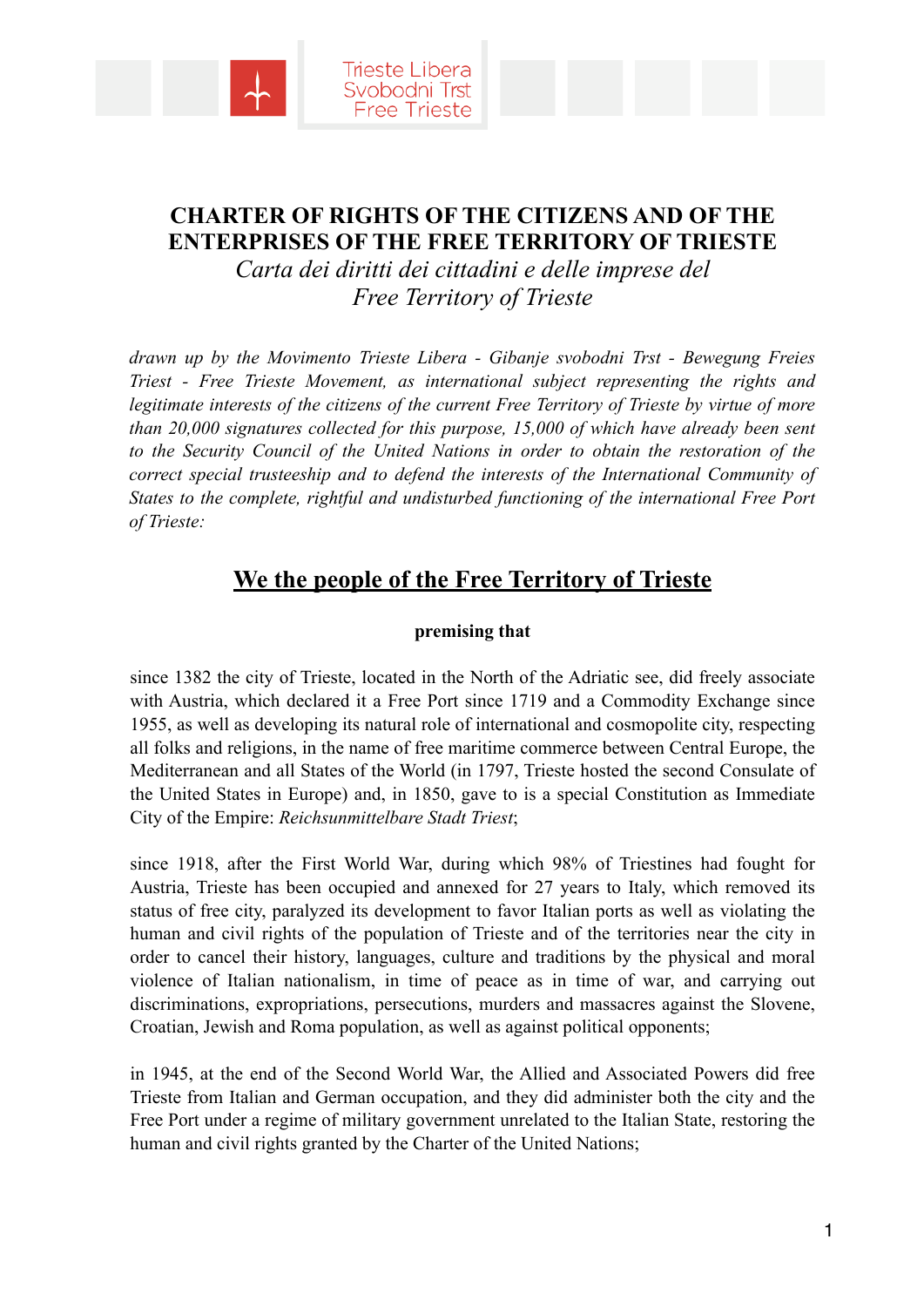since 1947, the Allied and Associated Powers did restore the independence and the international economic role of Trieste with Resolution No. 16/1947 of the Security Council of the United Nations with the Treaty of Peace with Italy, signed in Paris on February 10th, 1947, establishing the Free Territory of Trieste as an independent Sovereign State, under the direct protection of the Security Council of the United Nations and equipped with the only international Free Port in the World;

for this purpose, the Treaty of Peace has established the Free Territory (Articles No. 4, 21, 22, 48 point 5, 78 point 7, 79 point 6 g, 85) including the city of Trieste, its Free Port and part of the areas nearby, providing these with State borders (Annex I, D), sovereign population, the legal order and rights established under a Permanent Statute (Annex VI), a Provisional Regime of Government (Annex VII), an Instrument for the international Free Port (Annex VIII), Technical Dispositions (Annex IX ) and Economic and Financial Provisions (Annex X) ;

the Treaty of Peace rules that the international Free Port of the Free Territory of Trieste is used for the trade, the storing, the industrial manufacturing and the handcraft processes of the goods of all States, without duties and without discriminations, under the control of an International Commission formed by representatives of France, the United Kingdom, United States of America, Russia and other Successor States of the USSR, Slovenia, Croatia and other Successor States of Yugoslavia, Italy, Czech Republic, Slovakia, Poland, Switzerland, Austria, Hungary;

the Treaty of Peace does also rule that Trieste becomes the port of registration of the nonmilitary ships flying the flag of five States without access to the sea: Switzerland, Austria, Hungary, Czech Republic, Slovakia;

the Free Territory of Trieste has been established as a sovereign State with the rights of membership of the United Nations and under a provisional regime of government, at the coming into legal force of the Treaty of Peace, on September 15th, 1947, with the ceasing without conditions of Italian sovereignty;

in fulfillment of the norms of the Provisional Regime, which consists in a form of special trusteeship under the guarantee of the Security Council of the United Nations, the first government of the Free Territory of Trieste was assigned to the Military Commands already in the area;

for this purpose, the Free Territory of Trieste has been divided into two temporary administration zones: the main area, namely said "Zone A", consisting in Trieste, the international Free Port and five Municipalities nearby, assigned to an Anglo-American Commander, and an additional, accessory area namely said "Zone B" consisting in a coastal strip in order to extend the territorial waters for port uses, assigned to a Yugoslav Commander;

in their role of military Governors, the Allied Commandos established the first structures of State and Government of the Free Territory of Trieste (*Allied Military Government of the Free Territory of Trieste -* AMG FTT; *Vojaška Uprava Jugoslovanske Armade Svobodnega Tržaškega Ozemlja -* VUJA STO*),* as well as representing it in the relations with the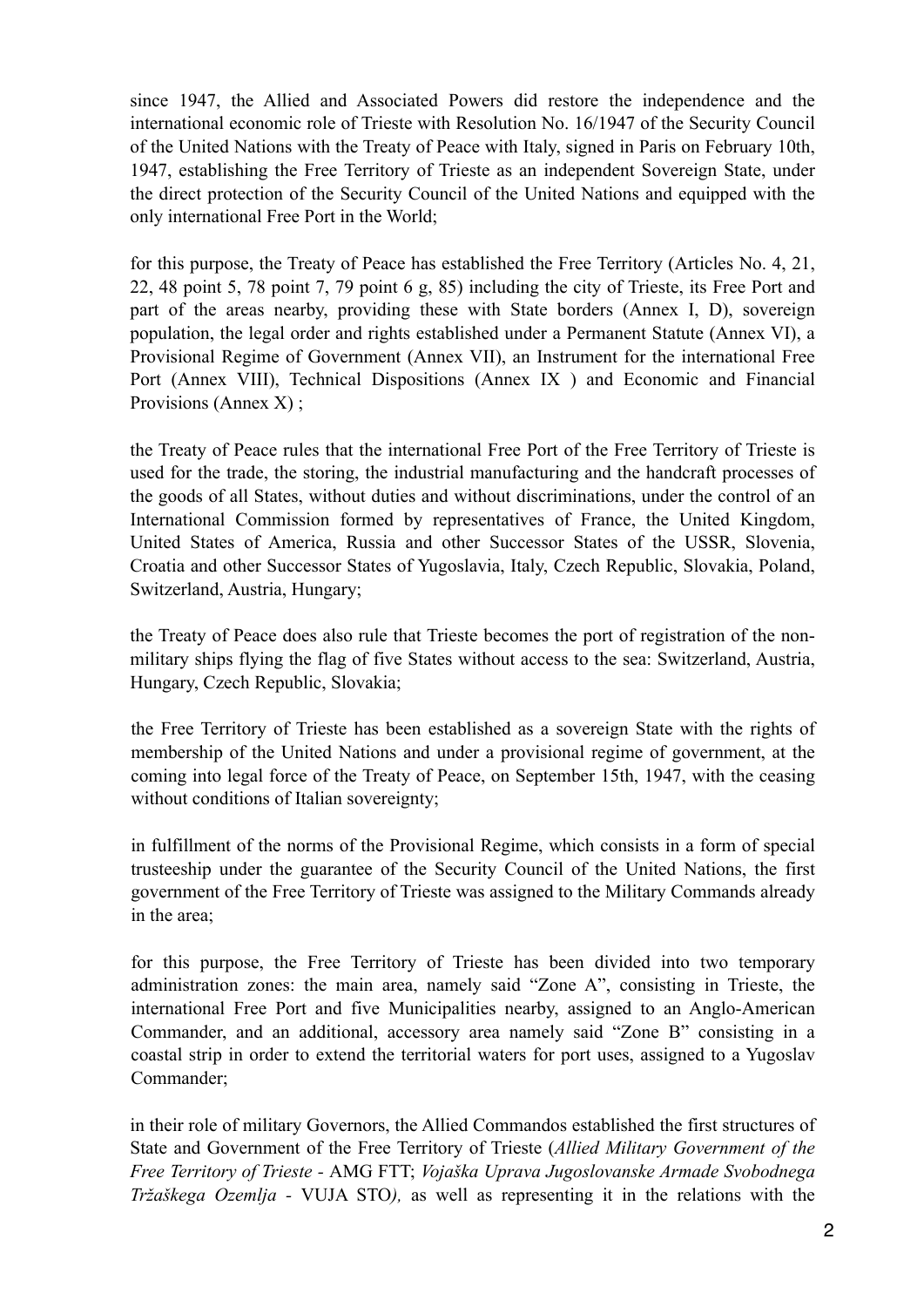Security Council of the United Nations and the Anglo-American Commander did represent it in international relations and he did allow it to join international and European organizations, where he represented it;

in 1954, since the political conflicts of the Cold War extended the short time that had been envisioned for the temporary military administration, that was transformed into a temporary civil administration, entrusted to the Governments (not to the States) of Italy and Yugoslavia under a Memorandum of Understanding between the Governments of the United States and United Kingdom - which were withdrawing their military commandos and the two Government about to take over the mandate of special trusteeship over the Free Territory of Trieste;

this Memorandum of Understanding, signed in London on on October 5th, 1954, by representatives of all four Governments as an additional, executive instrument of the Treaty of Peace, transfers to the Italian and Yugoslav Government the responsibility - respectively - over Zones A and B of the Free Territory of Trieste and, for this purpose, it allows them to extend over each administration zone their civil administration, which consists in the administrative structures of the two Governments, but not the laws of their States;

for this purpose, both provisional Governments established in the Zones under their competences a special civil administration, which the Italian Government has assigned to a specific *Commissario del Governo* - Commissar of Government (a General Commissar until 1964 and, since this date and currently, to a Commissar at the Region) with full legislative and administrative powers of Government of the Free Territory of Trieste, which had been previously exercised by the Allied Commander in each Zone;

the special trusteeship over the Free Territory of Trieste, divided in two Zones and entrusted to the Italian and Yugoslav Government continued for decades, since the political contrasts of the Cold War and the dissolution of the Yugoslav Federation induced the Security Council of the United Nations to suspend the procedure to appoint the civil and sole Governor envisioned by the second phase of the Provisional Regime (Article 1 of Annex VII of the Treaty of Peace);

instead, both administering Governments - Italian and Yugoslav - did take advantage of the extended period of the Cold War to abuse, in different times and by different means, of the powers of temporary civil administration, in order to simulate that the Zones entrusted to them were respectively subject to the sovereignty of Italy and Yugoslavia and, by doing so, they did also favor population shifts from Zone B to Zone A, as well as a large-scale emigration from Zone A, especially to Australia, Canada and the USA;

in order to support this simulation of sovereignty, Italy and Yugoslavia did also adopt provisions under domestic laws and concluded bilateral agreements (1975) which, as such, have no legal efficacy over superior, international obligations like the multilateral Treaty of peace and the executive Memorandum of 1954: therefore, both remain in legal force;

the Yugoslav Government did gradually favor the economic development of Zone B, it developed its port of Koper-Capodistria and it granted the rights of the population whose first language was Italian, while the Italian Government has slowly suffocated the economy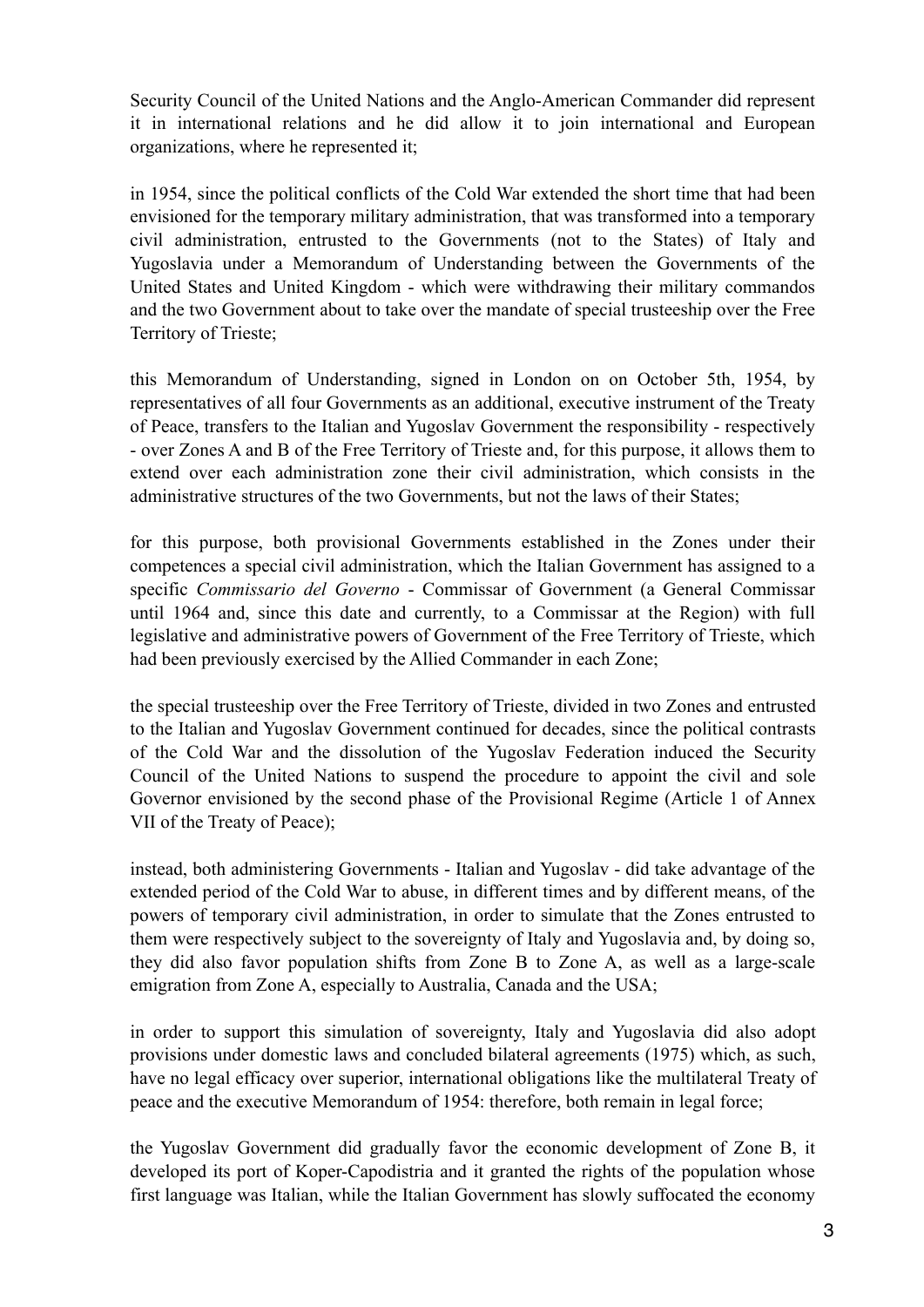of Zone A and the international Free Port of the Free Territory of Trieste to favor Italian Ports, it forced once again Italian nationalism and it has discriminated the part of the population who spoke Slovenian;

the legal existence of the Yugoslav Government, entrusted with the administration of "Zone B" has ceased in 1991-1992, when all the States of the International Community have recognizes the new independent Republics of Slovenia and Croatia within borders that do also include this Zone, after national plebiscites for the sovereignty and independence held, respectively, on December 23rd, 1990 and on May 9th, 1991;

those international recognition produced the effects of inapplicability envisioned at Article 30, sub-paragraph 3 of the Vienna Convention on the Law of Treaties on the parts of Article 4 and Annex 1 of the Treaty of Peace of 1947 and of the Memorandum of London of 1954 referring to Zone B, resulting in a change of the territorial extension of the Free Territory of Trieste;

as a consequence of this modification, the current Free Territory of Trieste consists in the main Zone A, which has remained entrusted to the Italian Government under a temporary civil administration regulated by the pertinent norms of the Treaty of Peace and of the Memorandum of London, both in legal force (see also U.S. Department of State: *Treaties in force,* 2013);

to this day, the Italian Government continues to exercise this temporary administration directly and through a Commissar of Government but, at the same time, it does impose to the Free Territory of Trieste, illegally and deceptively, as well as by threatens, force and propaganda, the interests, laws, military forces, elections and taxes of the Republic of Italy, burdened by its enormous public debt, as well as seriously sabotage the international Free Port of Trieste in order to artificially divert its traffics to Italian Ports, which constitutes a further violation of the Treaty of Peace (Annex VIII, Article 16, point 3);

with said illegal actions, the Italian Government violates the independence and the sovereignty of the current Free Territory of Trieste, international law, Resolution No. 16/1947 of the Security Council of the United Nations, the pertinent Treaties and the mandate of special trusteeship, it ruins the citizens, families and enterprises of the Free Territory by violating their rights, and it violates the rights of all other States and their enterprises to use the international Free Port of Trieste and control its management;

with the same illegal actions, both the Government and the State of Italy are violating the legal order in force within the Republic of Italy, in the parts where that does fully implement the Treaty of Peace of Paris as a constitutional and international obligation (Law No. 811/1947; Legislative Decree of the Provisional Head of State No. 1430/1947; Law 3054/1952; Articles 10 sub-paragraph 1 and 117 sub-paragraph 1 of the Constitution of the Republic of Italy) which is superior to domestic laws;

at the same time, the provisional Italian Government, which imposes illegal heavy taxes to the citizens of the Free Territory of Trieste, prevents them from electing their own political representatives under the institutional and electoral system established with the Treaty of Peace, and it does not represent them as such before international and European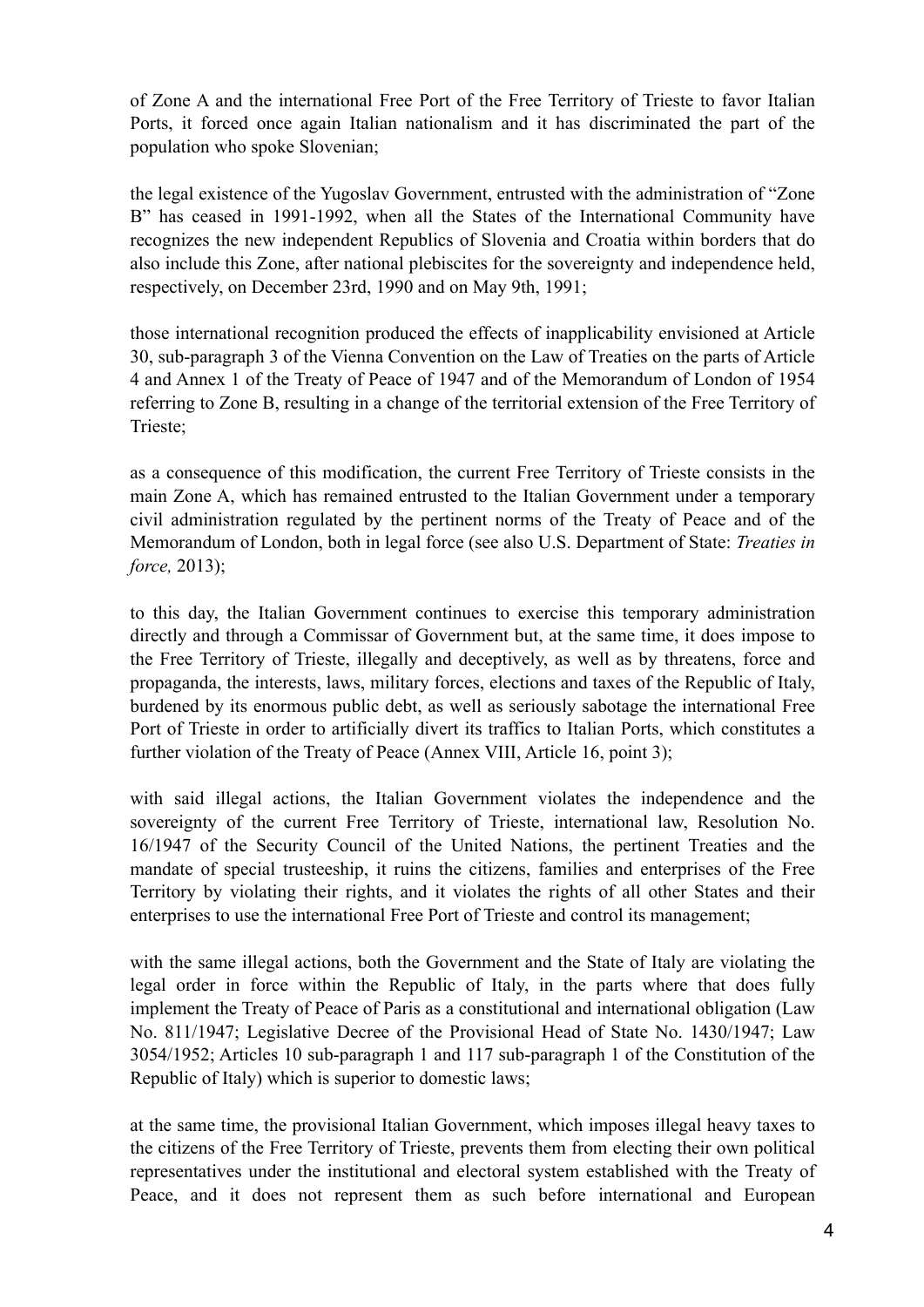organizations: that abuse results in the violation of the fundamental principle that associates taxation to the right of representation: *no taxation without representation*;

facing the protests of the citizens of the current Free Territory of Trieste, the representatives of the Italian Government and of the Italian States react by illegal means, as they threaten them with political, economic and judicial repression, going as far as denying the very existence of the Free Territory as if that were a colony subject to Italian political powers, which is among the most inefficient and corrupted in Europe, and it causes serious damages to Italian citizens as well;

the current Free Territory of Trieste is one of the eight small-size independent States in Europe, along with Monaco, Liechtenstein, Luxembourg, San Marino, Vatican City, Andorra and Malta, and it has the only international Free Port of the Mediterranean, of Europe and in the World, as well as having financial sovereignty, no public debt and it is not a Member State of the European Union, as it has been aggregate to it only in a temporary form;

the independence of the current Free Territory of Trieste and the optimum functionality of its Free Port do therefore have a relevant economic and strategic international values, which will increase with the development of the commercial Baltic-Adriatic and Transsiberian routes and with the doubling of the Suez Canal, on which depend the prosperity of the people of many European and non-European countries;

in view of and upon evaluating the above,

#### **considering**

that it is time for the people of the current Free Territory of Trieste to live with dignity in legality, as it is its natural right, must dissolve the political and legal bounds with the unfaithful administration of the Italian Government, and it must affirm and defend its political and economical independence from any abuse, as their independence is established and granted by the United Nations;

that the people of the current Free Territory of Trieste has the right to act peacefully, with honesty and courage, for this rightful and legitimate purpose, under the very principles which inspired the Declaration of Independence of the United States of America:

because whenever any form of government denies the principles of truth, justice and solidarity committing abuses, misappropriations, injuries and usurpations, therefore becoming tyrannical and unbearable, the oppressed people has the right to change or to abolish that in order to establish a new Government founding on those principles, and to organize the powers in the forms that it considers to be most suitable to grant its safety for its future and happiness;

## **therefore, as Citizens of the Free Territory of Trieste**

trusting our good reason and the rightfulness of out intentions, under the instruments of international law in force, Resolution No. 16/1947 of the Security Council of the United nations and the Treaty of Peace of Paris of February 10th, 1947, which do already establish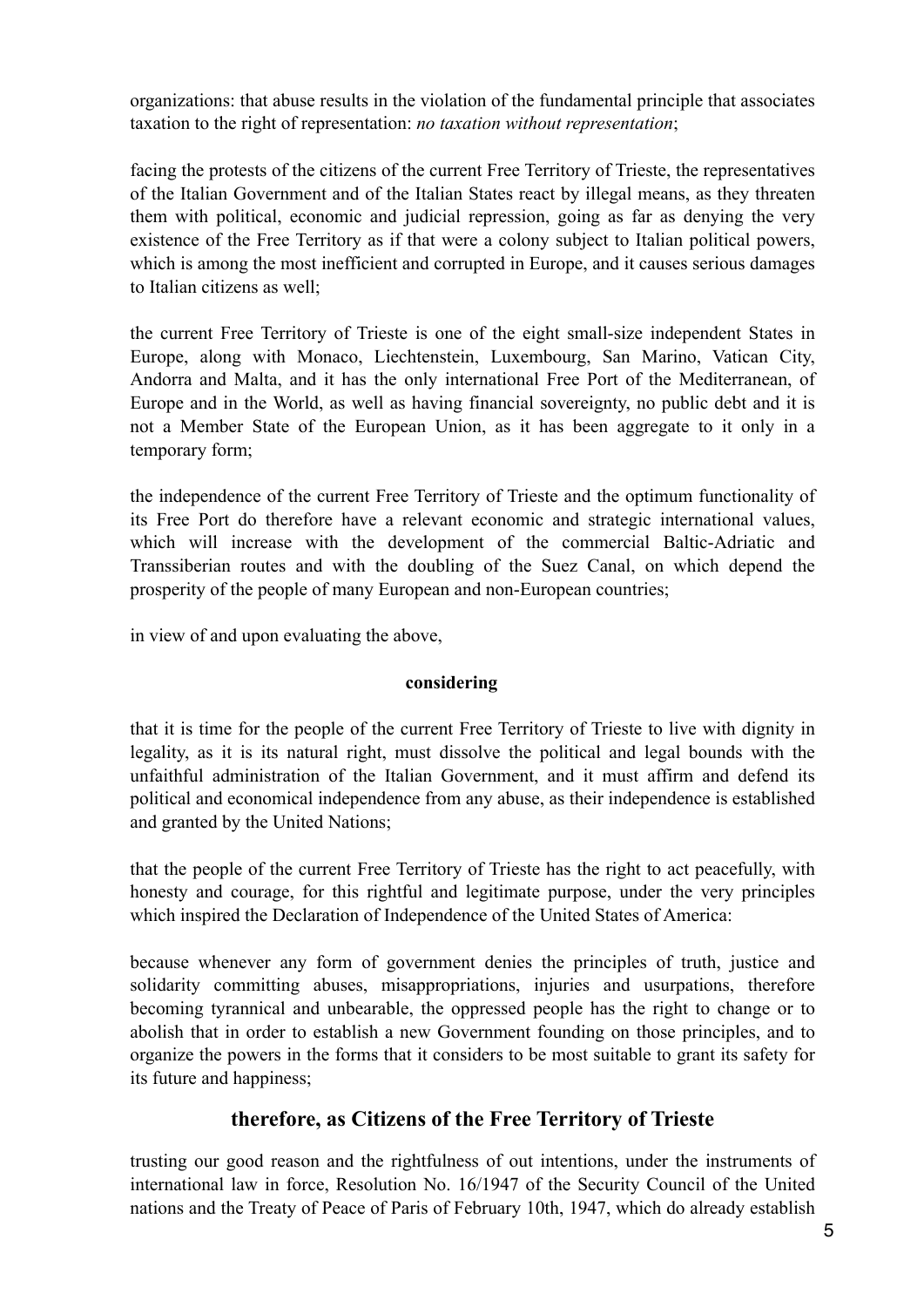out freedom and independence, our legal order as a State and the mutual rights and duties towards all other States, including Italy,

## **recalling**

the principles of the Declaration of Independence of the United States of America, the Charter of the United nations, the Montevideo Convention of the Rights and Duties of States, the Vienna Convention on the Law of Treaties, the Final Act of the Conference on Security and Cooperation in Europa and of the Charter of Paris,

## **and calling**

the solidarity, the powers and legitimate interests of other Nations, their people, their Governments and of international organizations

## **d e c l a r i n g**

that all citizens of the current Free Territory of Trieste, of any ethnic group, gender, language, faith and nationality, free and equal to each other and to all the people in the world, have and want to exercise, for themselves and for their interests, the following fundamental rights, established by the international legal system, demanding their immediate respect and fulfillment to the administering Government and to the Security Council of the United nations, awaiting the decisions of the Security Council as for the means of continuation of the temporary administration until the establishment of the permanent Government of the current Free Territory of Trieste:

1) the right that their legal status of citizens of the current Free Territory of Trieste is recognized and respected by the provisional Government or by the Authority acting as such, by all the States and by the Organization of the United Nations, under the direct protection of the Security Council (Resolution No. 16/1947; Treaty of Peace of Paris, Article 21, point 1);

2) the right to have a provisional regime of government (Article 21 and Annex VII) that is honest and correct, exercised under the Treaty of Peace, entrusted to a reliable Government of a reliable State, which has no interests conflicting with these of the current Free Territory of Trieste and of its international Free Port, or to an Authority of the United Nations;

3) the right that this provisional administration is carried out like that of the Allied Military Government of the Free Territory of Trieste (AMG - FTT), under the official State insignias of the Free Territory of Trieste (Annex VI, Article. 8) and of no other State:

4) the right that this administration enforces, in the provisional regime, all compatible norms of the Permanent Regime of the Free Territory of Trieste (Annex VII, article 2, subparagraphs 3 and 4), as well as the needed updates and integrations as for technical, economical, citizenship, languages and other current matters;

5) the rights that this provisional administration issues rightful laws suiting the situation and needs of the current Free Territory of Trieste, with special regard for the human rights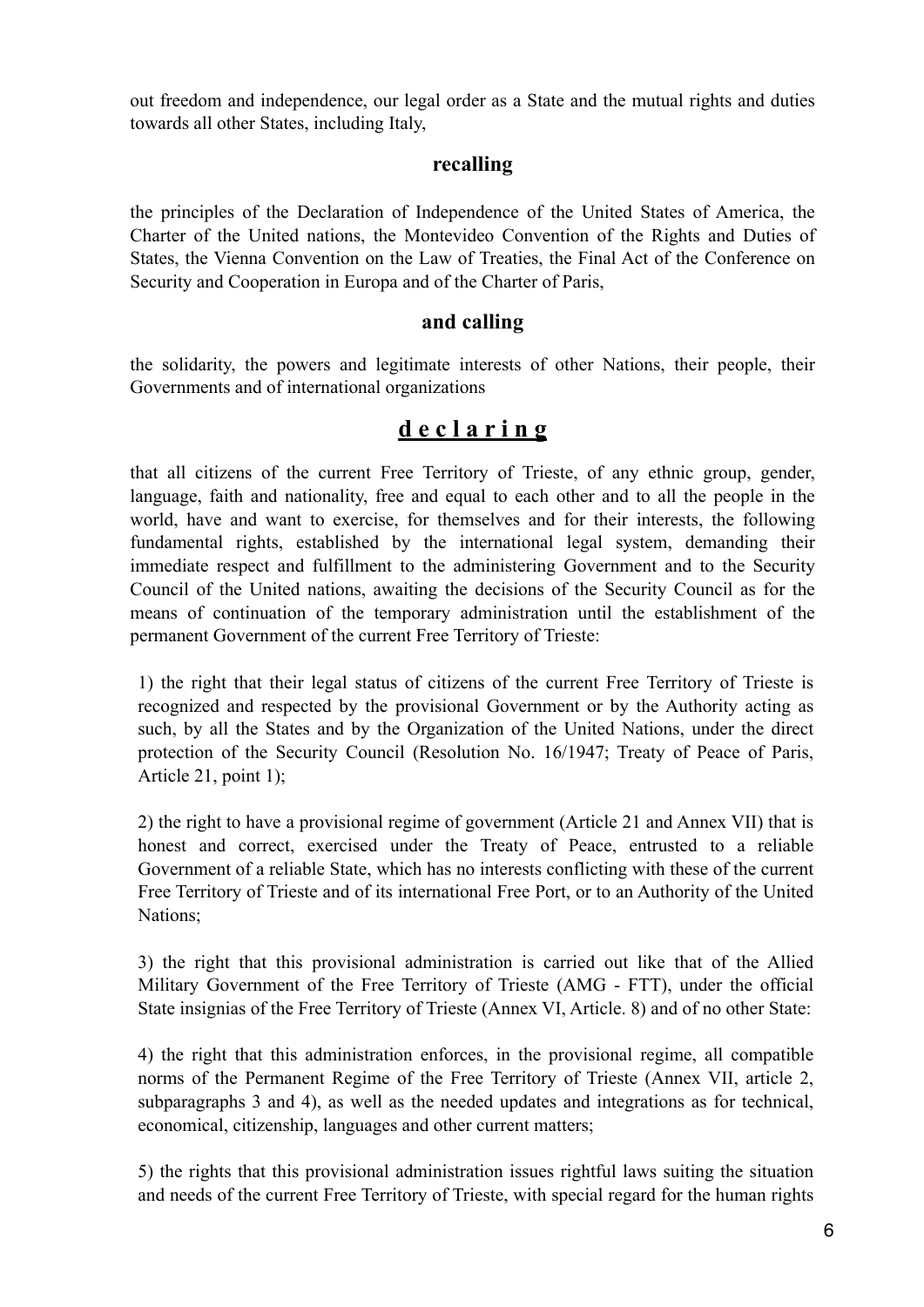and the rights of other living beings, freedom of enterprise, working rights, housing rights, health care, social assistance, the protection of the environment;

6) the right to be officially and correctly represented in foreign relations by this provisional administrations, as previously done by the Allied Military Government of the Free Territory of Trieste, at the United nations and before international organizations, in the relations with other European States and with the European Union, as well as under Article 24 of Annex VI ;

7) the right that this provisional administration and the Security Council of the United Nations take care to enforce compliance of all the rights and obligations of other States as for the international Free Port and current Free Territory of Trieste, including the obligations of Italy in regard to social insurances, related reserves and the payment of pensions (Annex X, articles 7 and 8);

8) the right to have their own honest and equal financial and fiscal State administration, separated from that of other States (Annexes VI and VII) not burdened by the fiscal impositions and abnormal public debts of the State of Italy (Annex X, article 5) or that of any other State;

9) the right not to be unfairly expropriated of their house by bodies and laws of the State of Italy, as that has no sovereignty nor jurisdiction over the Free Territory of Trieste (Article 21, point 2 of the Treaty of Peace);

10) the right to the immediate public recognition and re-establishment of the State and Demanial Property of the current Free Territory of Trieste and that of its international Free Port under the provisions of the Treaty of Peace (Annex X, Article 1; Annex VIII, Article 2, point 2);

11) the right to directly elect its representatives on the bases of proportional representation and as part of the independent institutions of the Free Territory of Trieste, as established by the Treaty of Peace (Annexes VI and VII);

12) the right to the complete and free development of the international Free Port of the Free Territory of Trieste in fulfillment of Article 34 of Annex VI and of all the provisions of Annex VIII of the Treaty of peace, including the International Commission for the Free Port (articles 21, 22 and 23), as well as the needed updates and free competition with the ports of other States, but without being subject to their interests and with no artificial actions to divert traffics in their favor (Annex VIII, Article 16, point 3);

13) the right of preference, in case of equal qualification, to the citizens in the appointment of employees of the international Free Port of the Free Territory of Trieste (Annex VIII, article 18, point 3);

14) the right to open and use the Naval Register of the ships flying the flag of the Free Territory of Trieste, and of the Naval registers for the registration, upon demand of their governments, of the ships flying the flag of Switzerland, Austria, Hungary, Czech Republic or Slovakia (Annex VI, article 33);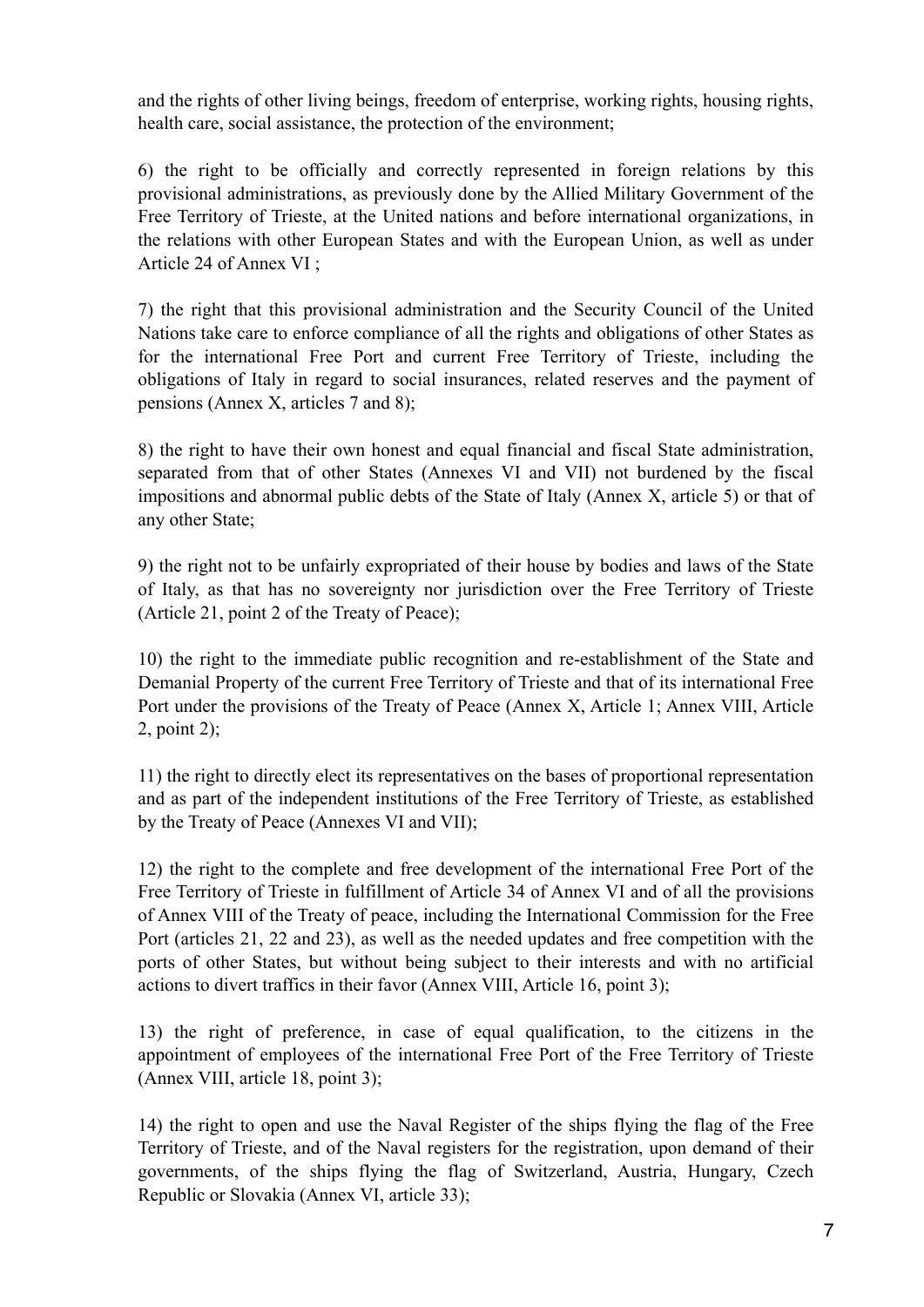15) the right to open and use the registry of Commercial Aviation of the Free Territory of Trieste (Annex VI, article 32);

16) the right of State ownership and use of the railways of the current Free Territory of Trieste (Annex VI, article 31);

17) the right to re-open and develop the Stock Exchange of Trieste, illegally shout down by the administering Italian Government and by the State of Italy in 1996;

18) the right that the provisional administration arranges in the best possible way and at the earliest possible time the coming into force of the Permanent Statute of the Free Territory of Trieste;

19) the right that the provisional administration fulfills, rapidly and efficiently, the revision and abolition of all norms and provisions that were implemented in the Free Territory of Trieste under the responsibility of the administering Italian Government in violation of the provisions and obligations of the Treaty of Peace of February 10th, 1947 and of the Memorandum of Understanding of London of 1954;

20) the right, in case the provisional administration commits further - active or omissive violations of the international status of the Free Territory of Trieste and of its international Free Port, to exercise the right to self-determination of peoples, established and recognized under the *Charter of the United Nations* (ratified by Italy with Law No. 848/1957), under the *Declaration of Principles of International Law, Friendly Relations and Co-operation Among States in Accordance with the Charter of the United Nations (UN General Assembly Resolution 2625/1970),* under the *International Covenant on Civil and Political Rights (ratified by Italy with Law No. 881/1977)* and under the *Final Act of the Conference on Security and Co-operation in Europe*.

## *Uses of this Charter of Rights*

 $\frac{1}{2}$ 

*The Charter of Rights of the Citizens and of the Enterprises of the Free Territory of Trieste, drawn up by the Movimento Trieste Libera - Gibanje svobodni Trst - Bewegung Freies Triest - Free Trieste Movement and undersigned by the first signatories on May 20th, 2015, can be operated before any Court and it is open for signature to all the citizens and enterprises of the current Free Territory of Trieste in need to use it to claim their rights, both as individuals and as a company.* 

*This Charter is also open for signature of adhesion of all other States and foreign enterprises in need to use it to claim their rights over the international Free Port of the Free Territory of Trieste or as part of any other foreign relation with the current Free Territory of Trieste.* 

*Also, the Charter is open for signature to all the citizens of the current Free Territory of Trieste and of any other State who are supporting the current Free Territory of Trieste, to be used as a petition to international and European organizations in order to archive the*